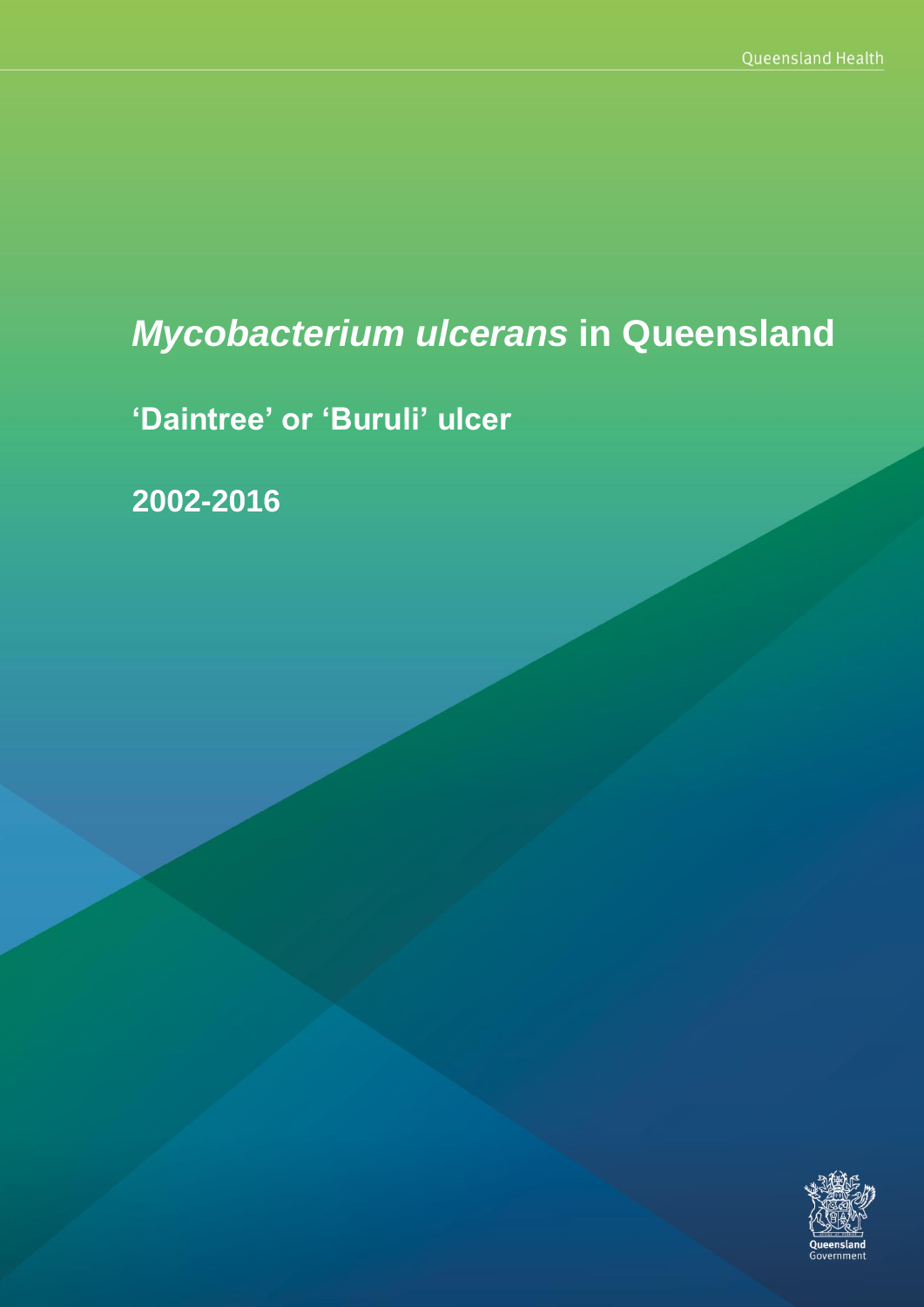#### *Mycobacterium ulcerans* **in Queensland, 2002-2016**

Published by the State of Queensland (Queensland Health), October 2017



This document is licensed under a Creative Commons Attribution 3.0 Australia licence. To view a copy of this licence, visit creativecommons.org/licenses/by/3.0/au

© State of Queensland (Queensland Health) **2017**

You are free to copy, communicate and adapt the work, as long as you attribute the State of Queensland (Queensland Health).

For more information contact:

Communicable Diseases Branch, Department of Health, GPO Box 48, Brisbane QLD 4001, email epi@health.qld.gov.au, phone 07 3328 9728.

An electronic version of this document is available at [https://www.health.qld.gov.au/clinical-practice/guidelines-procedures/diseases](https://www.health.qld.gov.au/clinical-practice/guidelines-procedures/diseases-infection/diseases/tuberculosis/surveillance)[infection/diseases/tuberculosis/surveillance](https://www.health.qld.gov.au/clinical-practice/guidelines-procedures/diseases-infection/diseases/tuberculosis/surveillance)

#### **Disclaimer:**

The content presented in this publication is distributed by the Queensland Government as an information source only. The State of Queensland makes no statements, representations or warranties about the accuracy, completeness or reliability of any information contained in this publication. The State of Queensland disclaims all responsibility and all liability (including without limitation for liability in negligence) for all expenses, losses, damages and costs you might incur as a result of the information being inaccurate or incomplete in any way, and for any reason reliance was placed on such information.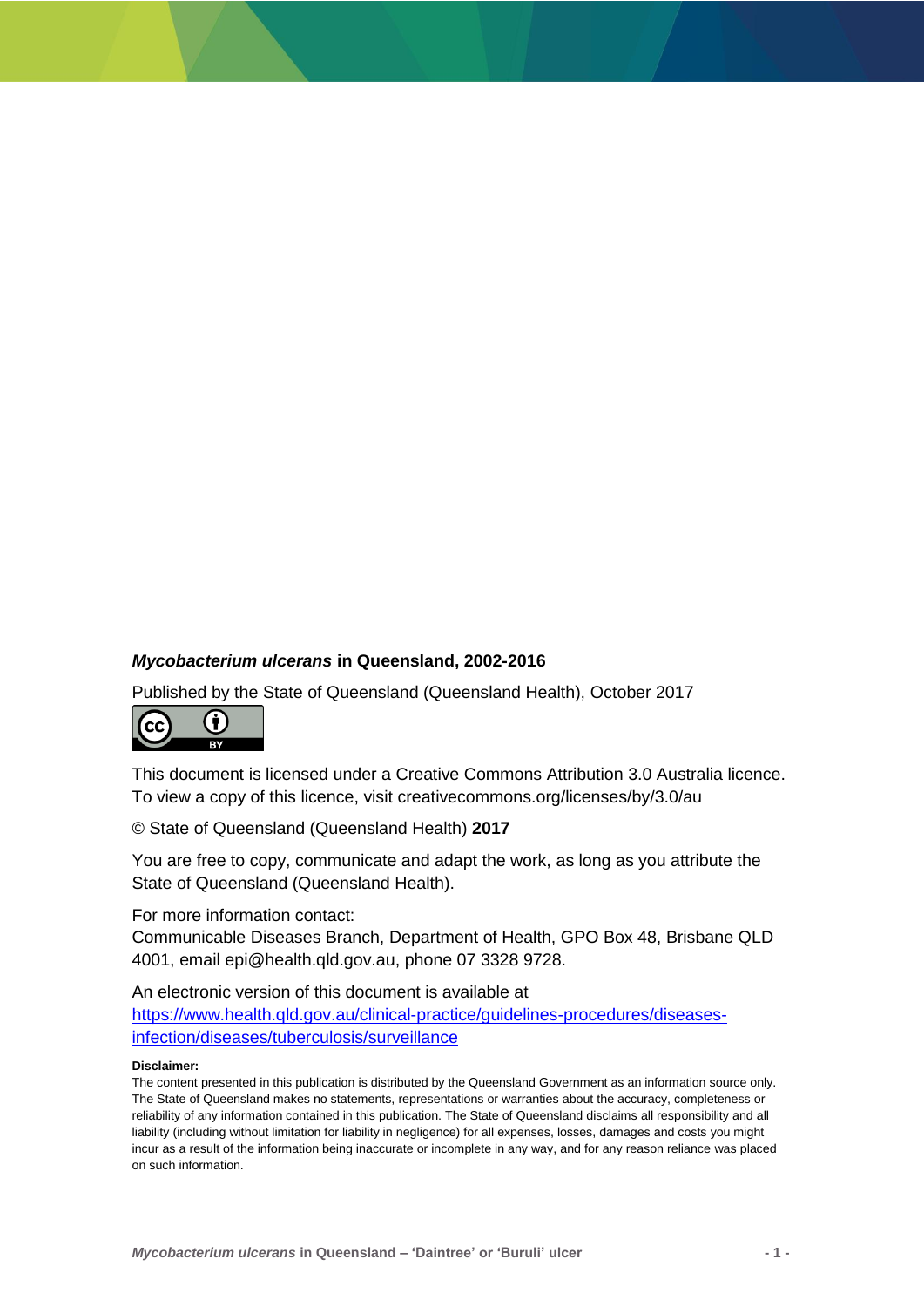### **Contents**

# **Figures**

| Figure 1: Number of notified cases and notification rate of M. ulcerans, Queensland,   |  |
|----------------------------------------------------------------------------------------|--|
| Figure 2: Number of notified cases and average notification rate of M. ulcerans by sex |  |
|                                                                                        |  |
| Figure 3: Place of residence of notified cases of M. ulcerans, Cairns and Daintree     |  |
|                                                                                        |  |
| Figure 4: Number of notified cases of M. ulcerans in residents of the Shire of Douglas |  |
|                                                                                        |  |

# **Tables**

| Table 1: HHS of usual residence of notified cases of M. ulcerans, Queensland, 1 |  |
|---------------------------------------------------------------------------------|--|
|                                                                                 |  |
|                                                                                 |  |

### **Acknowledgements**

This report was prepared by the Communicable Diseases Branch, Queensland Department of Health. We gratefully acknowledge the clinicians in the Tropical Public Health Unit in the Cairns Hospital and Health Service who monitor and collect surveillance data for *M. ulcerans* cases, alongside the Queensland Mycobacterium Reference Laboratory for the continued provision of laboratory services to detect *M. ulcerans* in Queensland.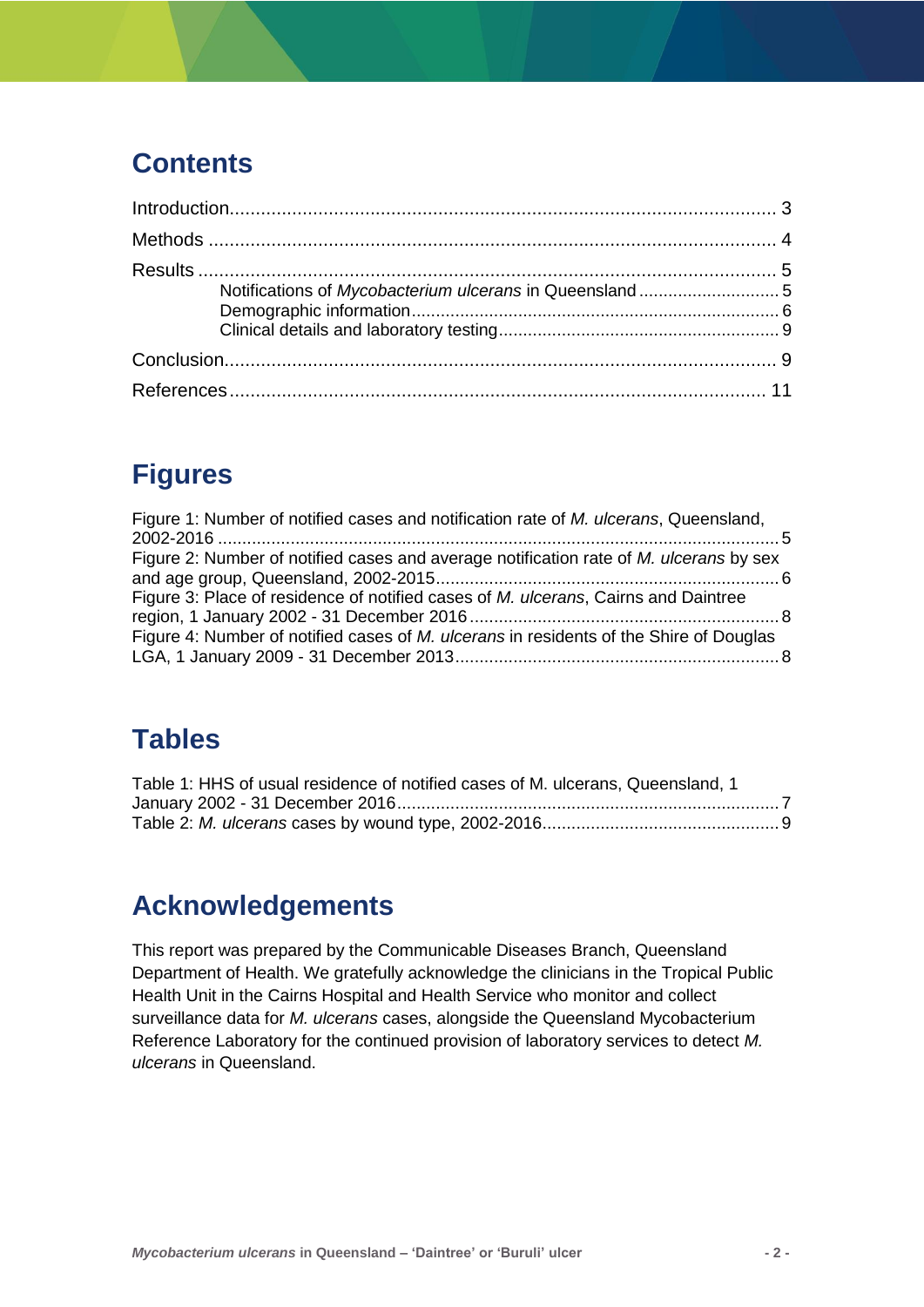### <span id="page-3-0"></span>**Introduction**

*Mycobacteria ulcerans* infection, also known as Daintree, Buruli or Bairnsdale ulcer, is a nontuberculous mycobacterial infection. It has been reported in 33 counties, with most cases recorded in tropical and subtropical regions (although cases in temperate climates have also been reported in Australian, China and Japan) (1). It is a slow growing, environmental bacterium that causes skin and soft tissue infection, often starting as a painless nodule or plaque, leading to progressive destruction of subcutaneous tissue and ulceration with undermining edges, white cotton wool-like appearance and a thickening and darkening of the skin surrounding the lesion (1-4). The bacteria produce a toxin (mycolactone) which causes tissue damage and inhibits the immune response (1, 5, 6). Lesions most frequently occur on the limbs; 55% on the lower limbs, 35% on the upper limbs, and 10% on the other parts of the body (1, 3). Without treatment, infection can lead to a chronic debilitating infection that can cause permanent disfigurement and disability (1). While historically, wide surgical incision and repair was the principal treatment, current treatment and prevention guidelines in Australia recommend treatment with a combination of two antibiotics, as antibiotics alone have been found to lead to healing of lesions without recurrence (6).

*M. ulcerans* infection occurs in specific, endemic coastal areas in Australia, particularly coastal Victoria and a small area in the Daintree River catchment in the Cairns region of north Queensland (6, 7). Rarely, cases have also been found elsewhere in Australia without travel to a known endemic area, in particular in New South Wales and the Northern Territory (6, 8). In Queensland, published reports have identified cases associated with the Douglas Shire, incorporating the localities of Daintree, Miallo, Wonga and Cooya Beach (7, 9), and a small number of cases on the Capricorn Coast region of central Queensland (10). More recently, an increasing number of cases and geographic spread of *M. ulcerans* in Victoria has resulted in health advisory statements being issued to health professionals in that jurisdiction (11, 12).

This report describes notified cases of *M. ulcerans* in Queensland in 2002-2016, including the demographic profile, laboratory testing and clinical details.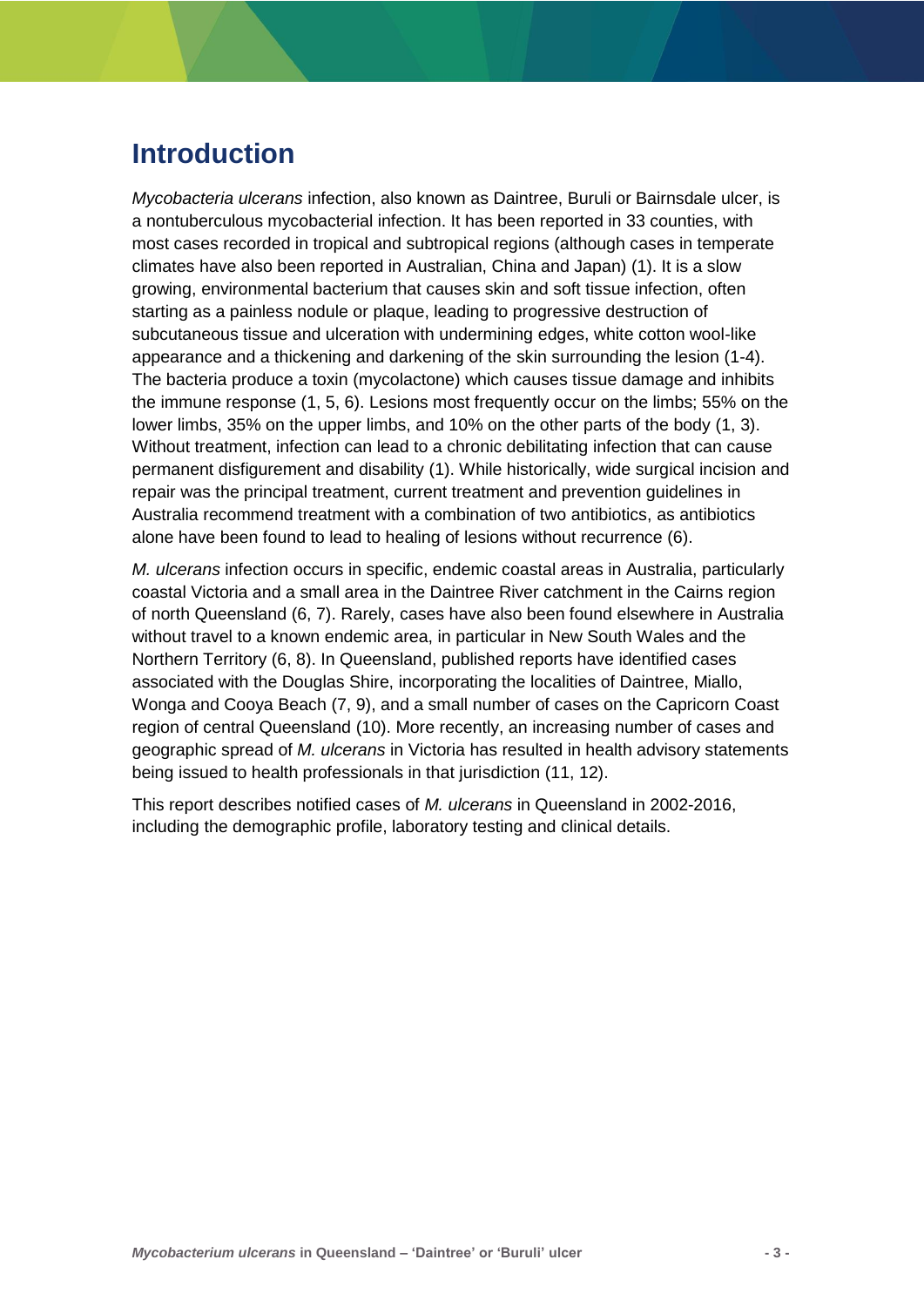### <span id="page-4-0"></span>**Methods**

*M. ulcerans* infection is notifiable as a subset of the nontuberculous mycobacteria based on pathological diagnosis under the Queensland *Public Health Regulation 2005.*  This requires pathology providers to notify the Department of Health of any positive tests for nontuberculous mycobacteria as per the Queensland notification criteria guidelines for laboratories (13). Cases were classified as per the Queensland case definition at the time of notification (Box 1).

#### **Box 1: Queensland** *M. ulcerans* **case definition**

#### **Case definition**

#### **2006-2012**

Isolation or detection by NAT of *M. ulcerans* AND a clinically compatible illness

#### **2013 onwards**

Isolation or detection by NAT of *M. ulcerans* from any site

Culture was undertaken at the Queensland Mycobacterium Reference Laboratory inoculating *Mycobacterium ulcerans* media incubated at 32<sup>°</sup>C in addition to standard mycobacterium culture methods. Nucleic acid testing was undertaken using a real time PCR assay targeting the insertion sequence 2404.

Data for this report were extracted from the Notifiable Diseases System on 15 September 2017 for all cases of *M. ulcerans* notified from 1 January 2002 to 31 December 2016. Cases were assigned to a geographic Hospital and Health Service (HHS) area based on their residential address at the time of notification. Cases were geocoded to suburb level (to the geographic centre of the suburb), with mapping undertaken in EpiInfo 7™. Descriptive analyses were performed using Microsoft Excel™. Notification rates were calculated using the Queensland Estimated Resident Population (ERP) 2002-2015 (14). The 2015 population was used to calculate 2016 rates as 2016 ERP was not available at time of report. Average notification rates were calculated using 2009 ERP.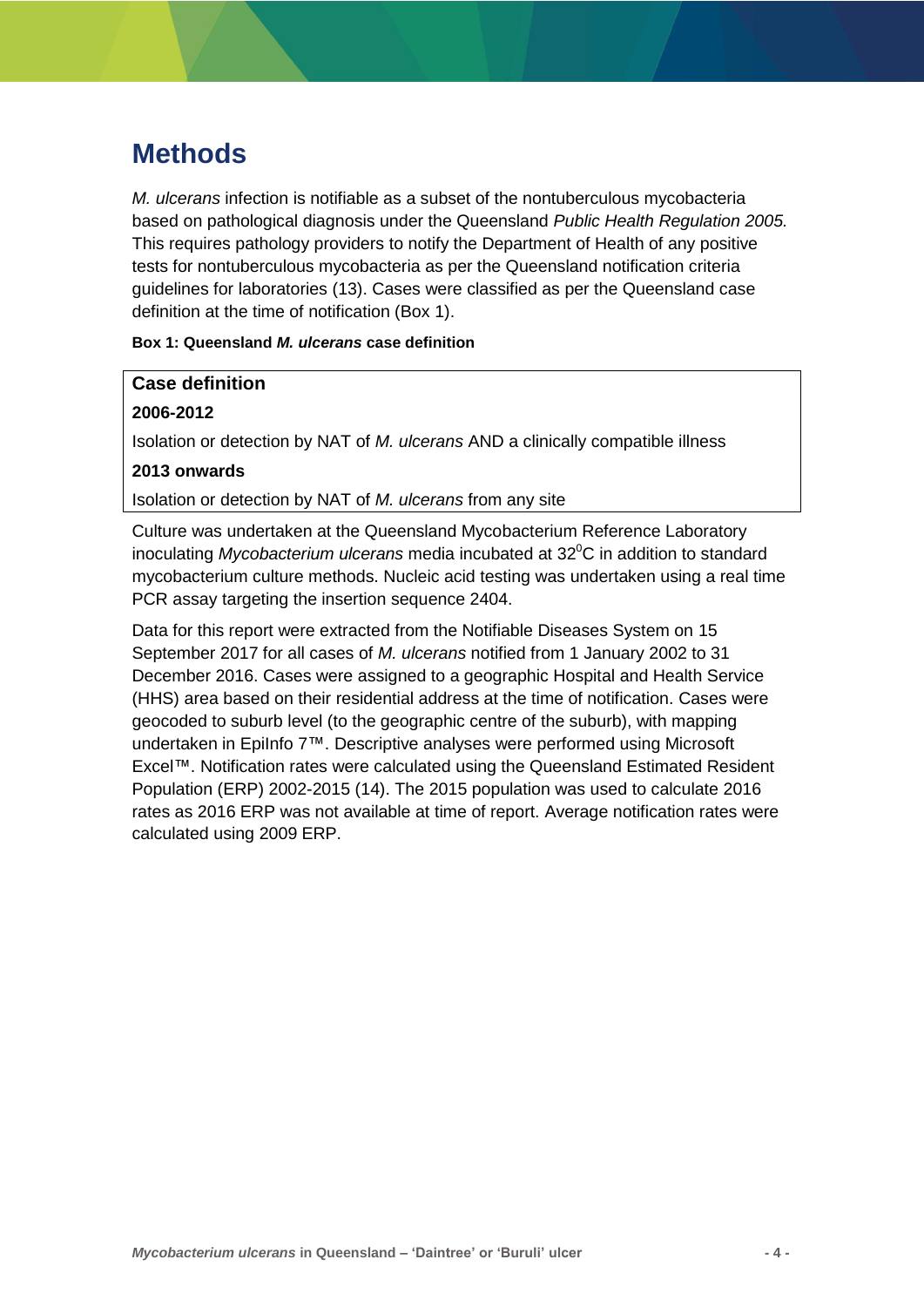### <span id="page-5-0"></span>**Results**

### <span id="page-5-1"></span>**Notifications of** *Mycobacterium ulcerans* **in Queensland**

There were 130 notified cases of *M. ulcerans* from 1 January 2002 to 31 December 2016 (Figure 1). Notifications peaked in 2011 when there was a known outbreak of the disease, with the Queensland notification rate in 2011 being 1.2 cases per 100,000 population. The average notification rate over the fifteen year period was 0.2 cases per 100,000 population per year.



<span id="page-5-2"></span>**Figure 1: Number of notified cases and notification rate of** *M. ulcerans***, Queensland, 2002-2016**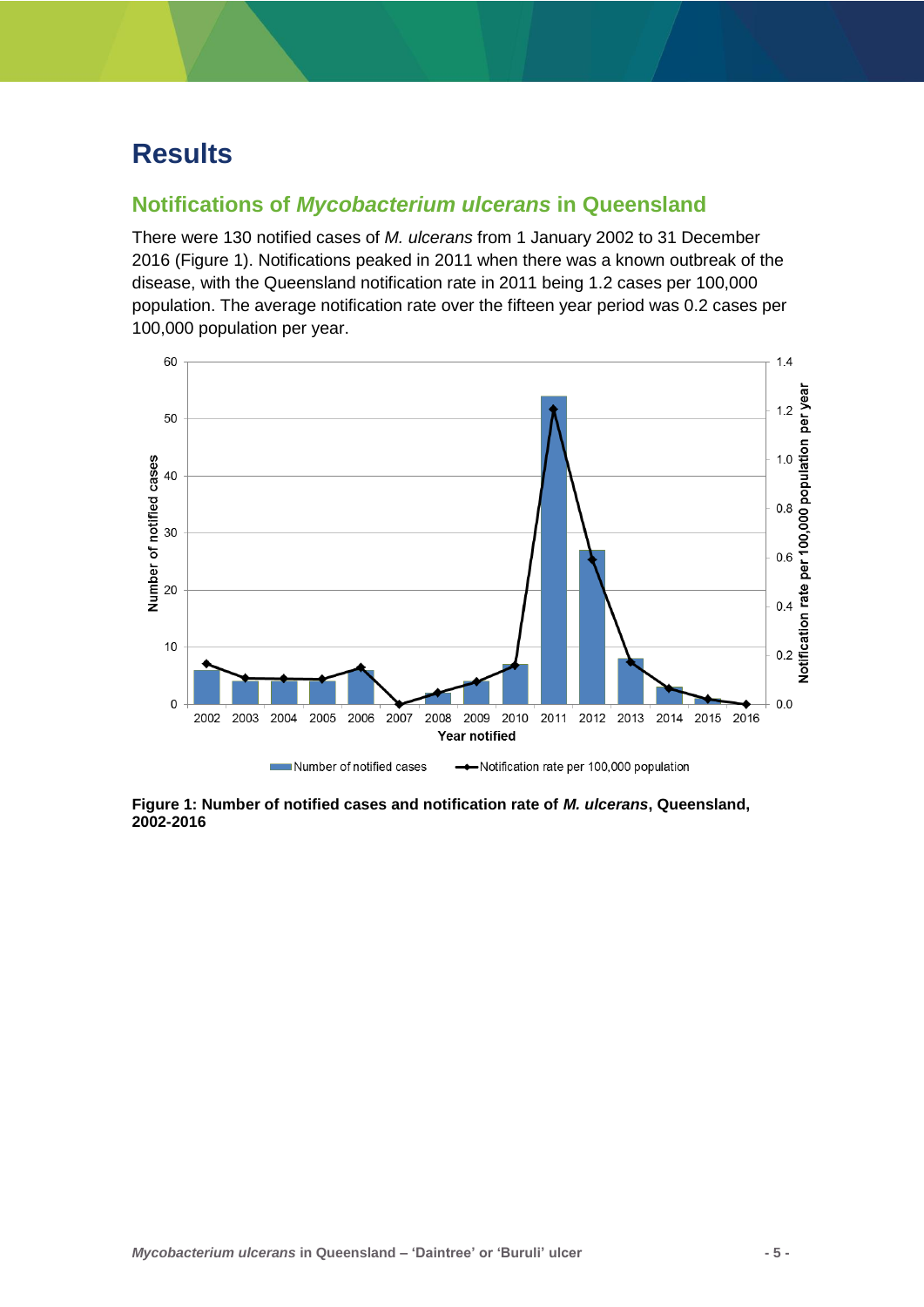### <span id="page-6-0"></span>**Demographic information**

Seventy-four cases (57 per cent) were male and 56 cases (43 per cent) were female. The age range was one year to 89 years, with a median age of 49 years. The most frequently notified age group was the 60-64 year old group (Figure 2).



#### <span id="page-6-1"></span>**Figure 2: Number of notified cases and average notification rate of** *M. ulcerans* **by sex and age group, Queensland, 2002-2015**

One hundred and ten cases (85 per cent) resided in the Cairns and Hinterland HHS at time of notification (Table 1), with 103 of these cases (94 per cent) residing in Shire of Douglas Local Government Area (LGA). This included 34 cases in the suburb of Mossman, 32 cases in Wonga Beach, 12 cases in Daintree, and the remainder from Port Douglas (6 cases), Forest Creek (5 cases), Miallo (5 cases), and 9 cases in other nearby suburbs. It is unknown whether the remaining cases travelled to the Cairns region or other endemic areas interstate or overseas. Cases were generally clustered around coastal areas (Figure 3).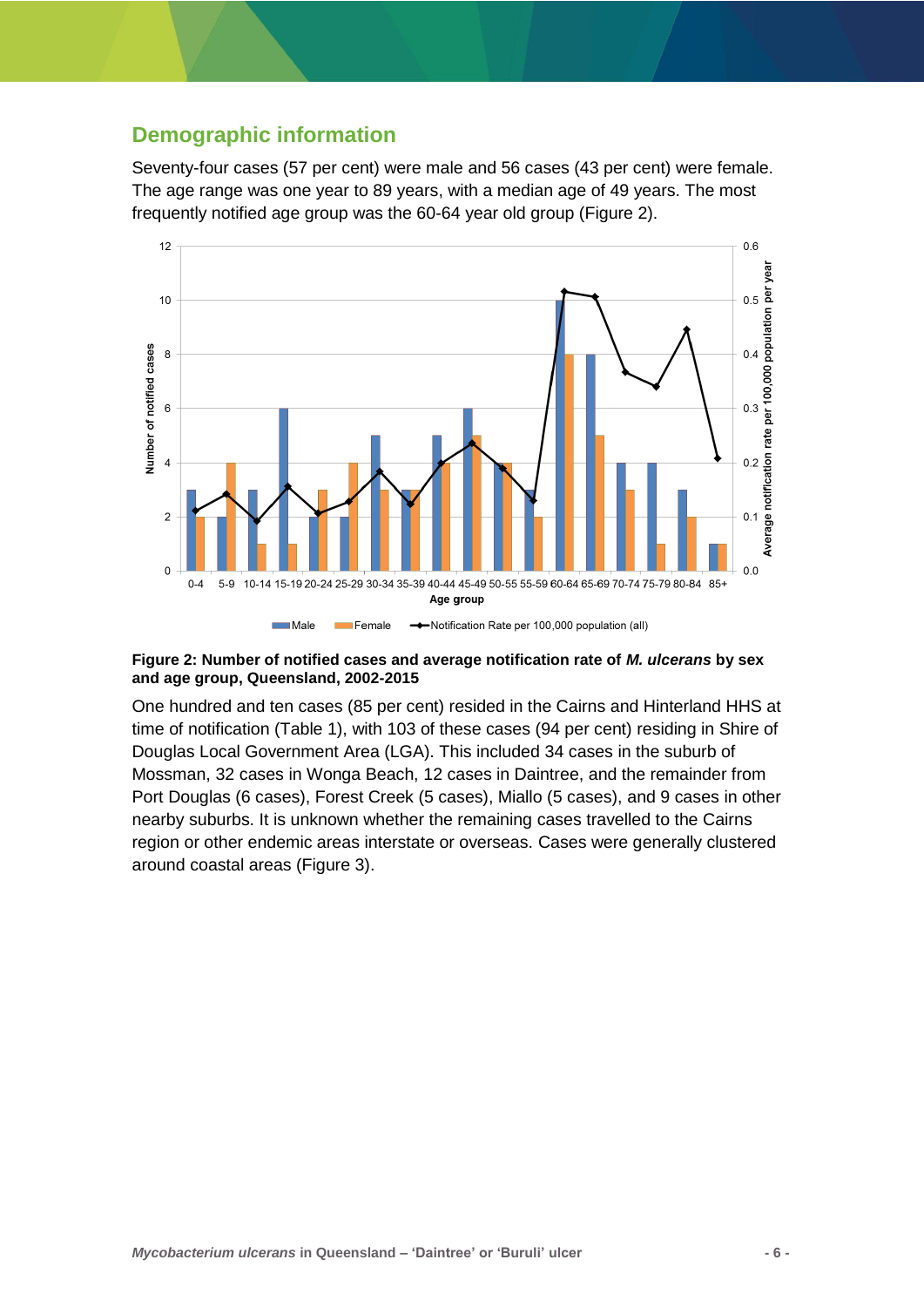#### <span id="page-7-0"></span>**Table 1: HHS of usual residence of notified cases of M. ulcerans, Queensland, 1 January 2002 - 31 December 2016**

| <b>HHS</b>                | 2002 | 2003 | 2004 | 2005           | 2006                     | 2007                     | 2008 | 2009           |
|---------------------------|------|------|------|----------------|--------------------------|--------------------------|------|----------------|
| <b>Torres and Cape</b>    | ٠    | ۰    | ۰    | ۰              |                          |                          | ۰    |                |
| Cairns and Hinterland     | 2    | 3    | 3    | 2              | 3                        | 2                        | 3    | 2              |
| North West                | ٠    | ۰    | ٠    | ٠              | $\blacksquare$           | ۰                        | -    |                |
| Townsville                | ٠    | ٠    | 1    | ٠              | 1                        | ۰                        | ۰    | ۰              |
| Mackay                    | 2    | ۰    | ۰    | ٠              | ۰                        |                          | -    | 2              |
| <b>Central West</b>       | ۰    |      |      | ۳              |                          |                          |      |                |
| <b>Central Queensland</b> | 2    |      |      | $\overline{2}$ | 1                        |                          |      | $\overline{2}$ |
| Wide Bay                  | ۰    |      | -    | ۰              |                          |                          |      |                |
| <b>Sunshine Coast</b>     | ٠    | ٠    | ۰    | ٠              | $\overline{a}$           | ۰                        | ۰    |                |
| Metro North               | ٠    | ٠    | ٠    | ٠              | $\overline{\phantom{a}}$ | $\overline{\phantom{a}}$ | ۰    |                |
| Metro South               |      | ٠    | ۰    | ۰              | ۰                        |                          | 1    |                |
| <b>West Moreton</b>       |      |      | ۳    | -              |                          |                          |      |                |
| <b>Darling Downs</b>      |      |      | -    |                | 1                        |                          |      |                |
| South West                | ۰    |      | -    | -              |                          |                          |      |                |
| <b>Gold Coast</b>         | ۰    |      | ۰    | ٠              | $\blacksquare$           |                          |      |                |
| <b>Total</b>              | 6    | 4    | 4    | 4              | 6                        | $\mathbf{2}$             | 4    | 6              |

| <b>HHS</b>                | 2010 | 2011 | 2012 | 2013 | 2014                     | 2015 | 2016 | <b>Total</b>   |
|---------------------------|------|------|------|------|--------------------------|------|------|----------------|
| <b>Torres and Cape</b>    | ٠    | 1    | ٠    | ٠    | ٠                        | ۰    | ۰    |                |
| Cairns and Hinterland     | 6    | 52   | 26   | 5    | $\overline{2}$           | 1    |      | 110            |
| North West                |      |      | ۰    | ۰    |                          |      |      |                |
| Townsville                | ۰    | ٠    | ٠    | ۰    |                          |      |      | 2              |
| Mackay                    | ٠    | ٠    | ٠    | ٠    | ٠                        | ۰    | ۰    | $\overline{2}$ |
| <b>Central West</b>       | ٠    | ٠    | ۰    | ۰    | $\overline{\phantom{a}}$ | ٠    | -    | ۰              |
| <b>Central Queensland</b> |      |      |      |      |                          |      |      | 8              |
| Wide Bay                  |      |      | ۰    | ۳    | 1                        |      |      | $\overline{2}$ |
| <b>Sunshine Coast</b>     | ٠    | ٠    | ٠    | 1    |                          |      |      |                |
| Metro North               | ۰    | ۰    | ۰    | ٠    |                          |      | ۰    |                |
| Metro South               |      |      | 1    | 1    | $\overline{\phantom{a}}$ | ۰    | ۰    | 3              |
| West Moreton              | ۰    |      | ۰    | ۰    |                          |      |      |                |
| <b>Darling Downs</b>      |      |      | ۰    |      |                          |      |      |                |
| South West                | ۰    | ۰    | ٠    | ۳    |                          |      |      |                |
| <b>Gold Coast</b>         | ۰    | ٠    | ۰    | ٠    |                          | ۰    | ۰    |                |
| Total                     | 7    | 54   | 27   | 8    | 3                        | 1    |      | 130            |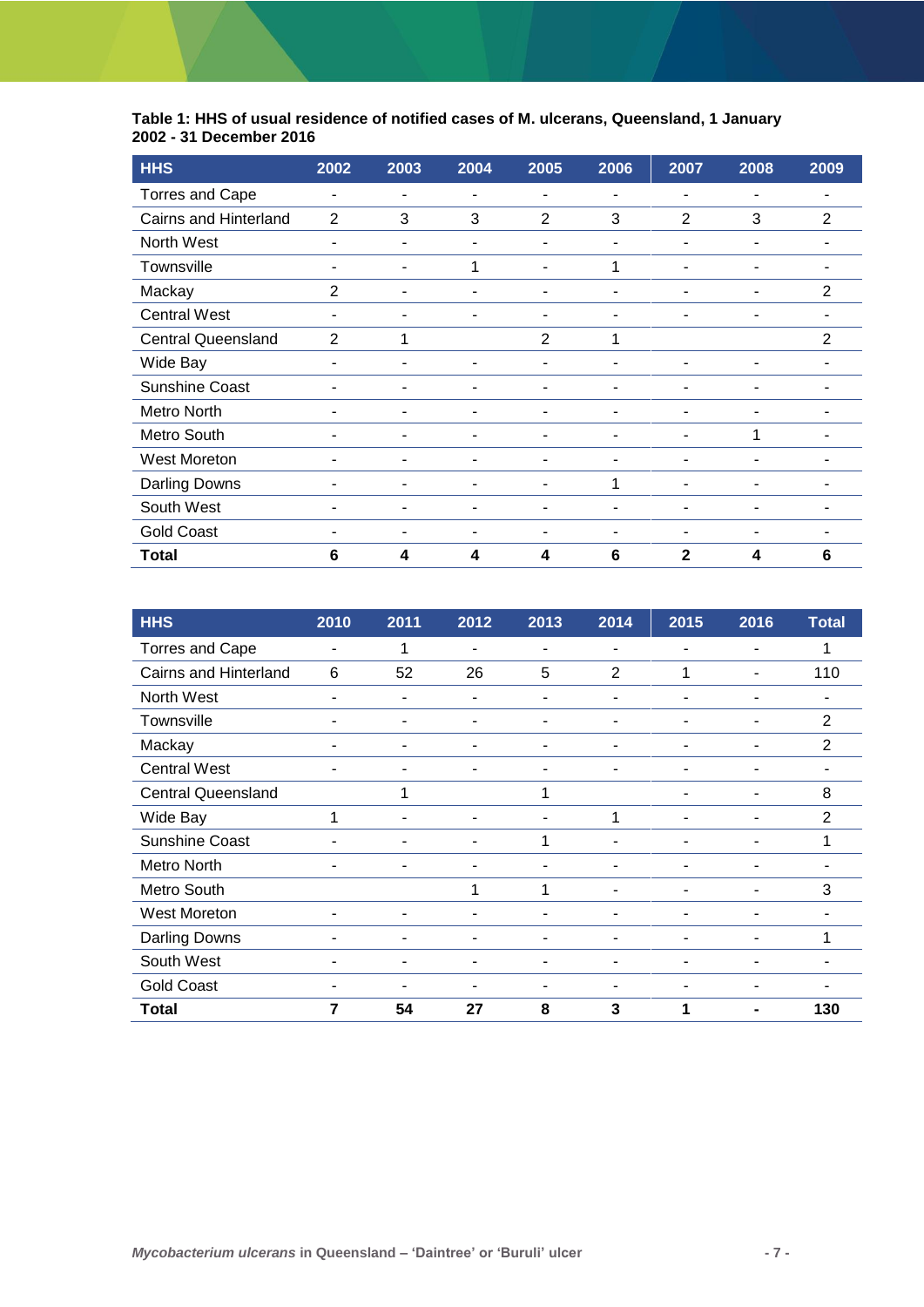

<span id="page-8-0"></span>**Figure 3: Place of residence of notified cases of** *M. ulcerans***, Cairns and Daintree region, 1 January 2002 - 31 December 2016**

During the outbreak in 2011-2012, cases were predominantly notified in October and November 2011, with cases continuous through 2012 (Figure 4).



<span id="page-8-1"></span>**Figure 4: Number of notified cases of** *M. ulcerans* **in residents of the Shire of Douglas LGA, 1 January 2009 - 31 December 2013**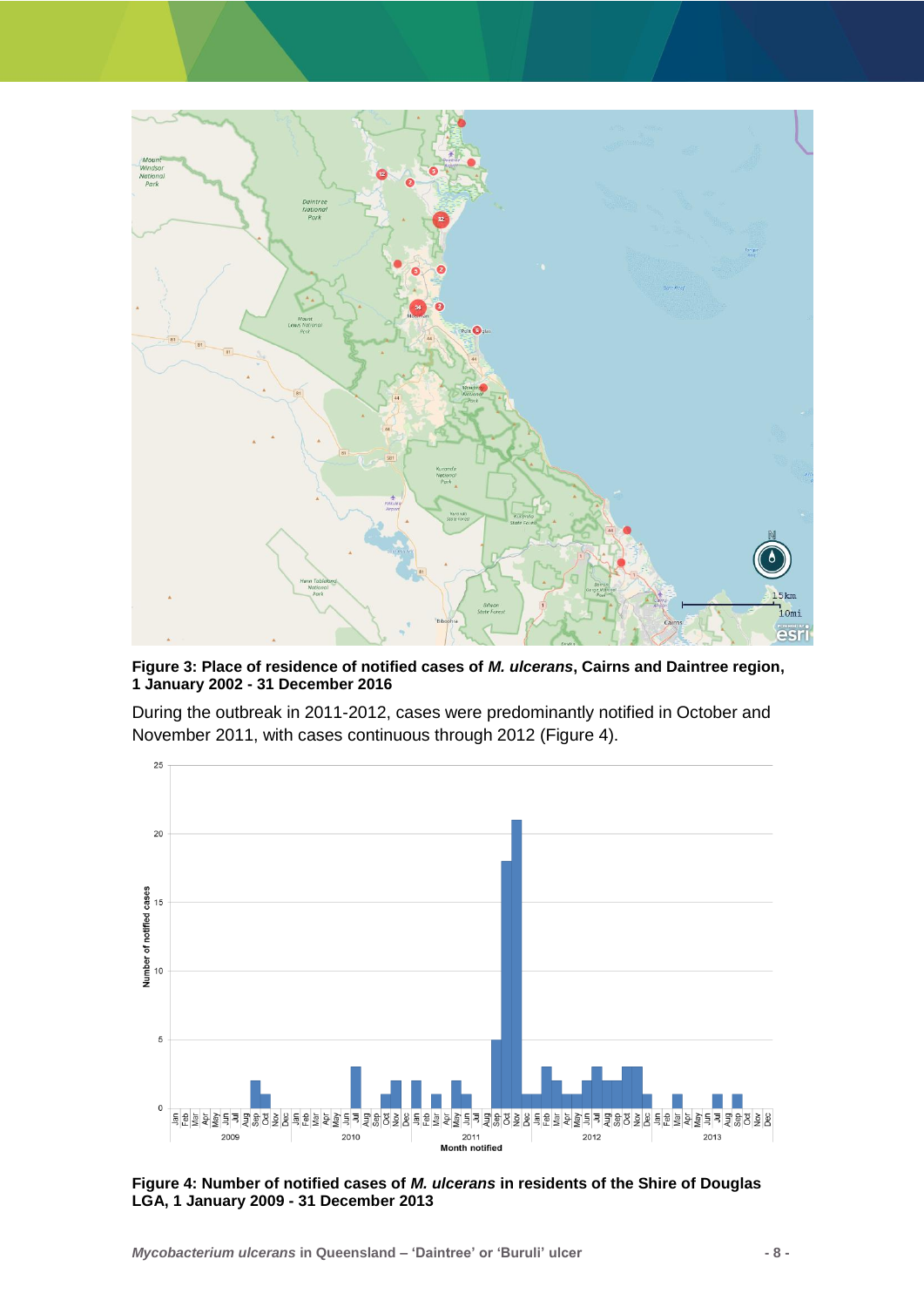### <span id="page-9-0"></span>**Clinical details and laboratory testing**

Wound type was known for 104 cases (80 per cent), with the majority of cases presenting with an ulcer or ulcers (Table 2).

| <b>Wound type</b>   | Number of notified cases (%) |  |  |  |  |
|---------------------|------------------------------|--|--|--|--|
| Ulcer               | 81 (62%)                     |  |  |  |  |
| Lesion              | 65%                          |  |  |  |  |
| <b>Sinus</b>        | 2(2%)                        |  |  |  |  |
| Cellulitis          | 1(1%)                        |  |  |  |  |
| <b>Nodule</b>       | $1(1\%)$                     |  |  |  |  |
| Oedema              | $1(1\%)$                     |  |  |  |  |
| Osteomyelitis       | $1(1\%)$                     |  |  |  |  |
| Papule              | $1(1\%)$                     |  |  |  |  |
| Plaque              | $1(1\%)$                     |  |  |  |  |
| Wound - unspecified | 8(6%)                        |  |  |  |  |
| Unknown             | 26 (20%)                     |  |  |  |  |
| Total               | 130 (100%)                   |  |  |  |  |

<span id="page-9-2"></span>**Table 2:** *M. ulcerans* **cases by wound type, 2002-2016**

Laboratory confirmed specimens were predominantly from limb extremities, with 89 cases (68 per cent) from leg wounds, 28 cases (22 per cent) from the arm, 6 cases (5 per cent) from the torso (including back, buttock, hip and shoulder), and one case (1 per cent) from the face (specimen site unknown for five cases).

Over the fifteen year period, 69 cases (53 per cent) were found to be positive for *M. ulcerans* by culture and by nucleic acid testing (NAT), 45 cases (35 per cent) were found to be positive by NAT only, and 16 cases (12 per cent) were found by culture only.

# <span id="page-9-1"></span>**Conclusion**

Notifications of *M.* ulcerans in Queensland peaked in 2011-12 when there was a known outbreak of the disease in north Queensland and have decreased each year since towards a low level of endemnicity. Whilst cases occurred in all age groups, the 60-64 year old age group was most frequently notified. The presenting clinical picture matched that seen worldwide, with the majority of cases diagnosed following ulcer formation with 89 per cent of specimens obtained from limbs, predominantly the legs.

Notified cases of *M. ulcerans* in Queensland have a strong focal point and geographic clustering in the Daintree area of north Queensland, which potentially has a similar climate to areas known to be endemic for *M. ulcerans* in Africa. This area differs from the temperate climate in Victoria where an increasing number and geographic spread of cases has been observed. No similar increase has been seen in Queensland.

The most significant environmental event to occur in the area was Tropical Cyclone Yasi, which made landfall on 3 February 2011 near Mission Beach, approximately 180km from the Daintree area (15). The incubation period of *M. ulcerans* has been described as two to three months (2, 4), with most of the notified cases occurred eight to nine months following the cyclone. It is possible that Tropical Cyclone Yasi, which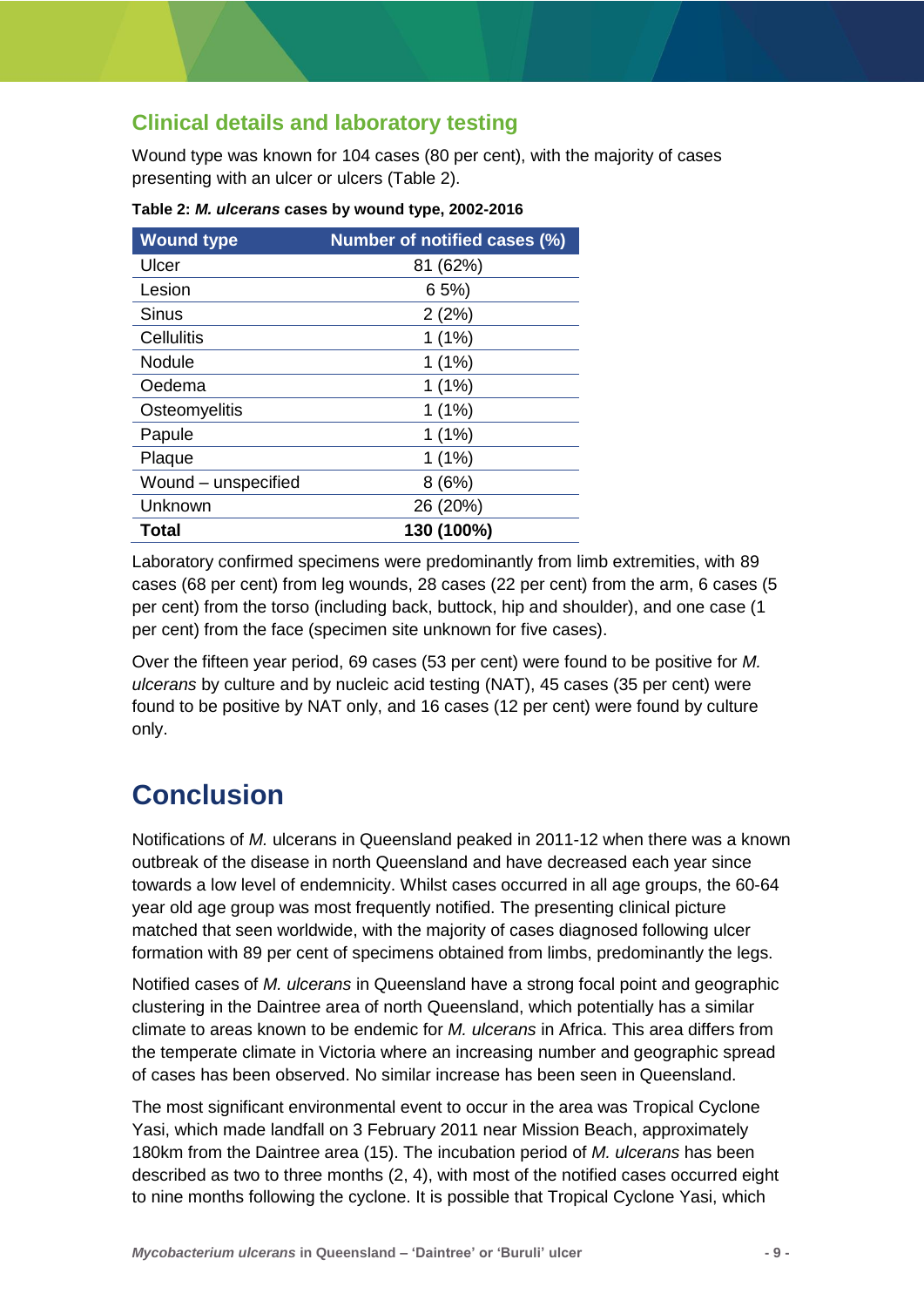has been described as one of the most powerful cyclones to affect Queensland (15), may have affected the ecological environment increasing either the bacterium in the environment, or the risk of acquisition. Given that the infection usually appears as a painless ulcer, there may be a delay in symptom onset and diagnosis (and subsequent notification).

The uncertainty regarding this bacterium in regards to host animals, environmental factors and mechanism of infection can make it difficult to implement preventative actions and public health messaging other than to encourage awareness of symptoms and early presentation to minimise tissue loss and risk of ongoing disability.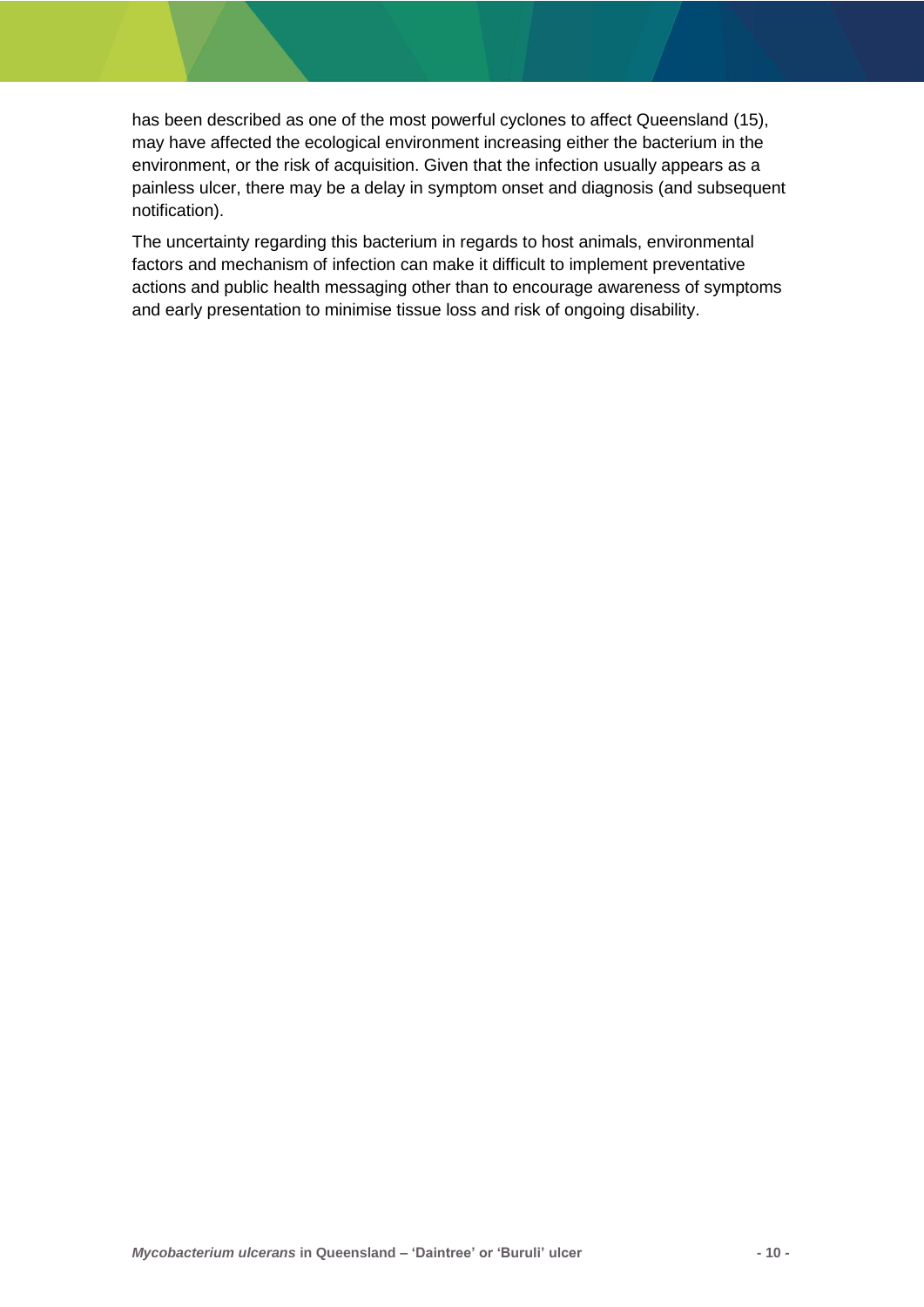### <span id="page-11-0"></span>**References**

1. World Health Organization. Buruli Ulcer (*Mycobacterium ulcerans* infection) Fact Sheet 2016 [updated February 20166 September 2016]. Available from: [http://www.who.int/mediacentre/factsheets/fs199/en/.](http://www.who.int/mediacentre/factsheets/fs199/en/)

2. Brown-Elliott BA, Wallace Jr. RJ. Infections Caused by Mycobacterium bovis and Nontuberculous Mycobacteria Other than Mycobacterium avium Complex. Mandell, Douglas and Bennett's Principles and Practice of Infectious Diseases. 8th ed. Philadelphia: Elsevier; 2015.

3. Centers for Disease Control and Prevention. Buruli Ulcer: For Health Care Workers 2015 [updated 26 January 20156 September 2016]. Available from: [https://www.cdc.gov/buruli-ulcer/health-care-workers.html.](https://www.cdc.gov/buruli-ulcer/health-care-workers.html)

4. Heymann DL, editor. Control of Communicable Diseases Manual. 19th ed. Washington: American Public Health Association; 2008.

5. George KM, Chatterjee D, Gunawardana G, Welty D, Hayman J, Lee R, et al. Mycolactone: a polyketide toxin from Mycobacterium ulcerans required for virulence. Science (New York, NY). 1999;283(5403):854-7.

6. O'Brien DP, Jenkin G, Buntine J, Steffen CM, McDonald A, Horne S, et al. Treatment and prevention of Mycobacterium ulcerans infection (Buruli ulcer) in Australia: guideline update. The Medical journal of Australia. 2014;200(5):267-70.

7. Steffen CM, Smith M, McBride WJ. Mycobacterium ulcerans infection in North Queensland: the 'Daintree ulcer'. ANZ journal of surgery. 2010;80(10):732-6.

8. Lavender CJ, Senanayake SN, Fyfe JA, Buntine JA, Globan M, Stinear TP, et al. First case of Mycobacterium ulcerans disease (Bairnsdale or Buruli ulcer) acquired in New South Wales. The Medical journal of Australia. 2007;186(2):62-3.

9. Jenkin GA, Smith M, Fairley M, Johnson PD. Acute, oedematous Mycobacterium ulcerans infection in a farmer from far north Queensland. The Medical journal of Australia. 2002;176(4):180-1.

10. Francis G, Whitby M, Woods M. Mycobacterium ulcerans infection: a rediscovered focus in the Capricorn Coast region of central Queensland. The Medical journal of Australia. 2006;185(3):179-80.

11. Department of Health Victoria. Health advisory 160008: Changing pattern of Buruli (Bairnsdale) ulcer infection in Victoria 2016 [updated 8 August 2016Accessed 6 September 2016]. Available from: [https://www2.health.vic.gov.au/about/news-and](https://www2.health.vic.gov.au/about/news-and-events/healthalerts/bairnsdale-buruli-ulcer)[events/healthalerts/bairnsdale-buruli-ulcer.](https://www2.health.vic.gov.au/about/news-and-events/healthalerts/bairnsdale-buruli-ulcer)

12. Department of Health Victoria. Health advisory 150003: Mycobacterium ulcerans (Bairnsdale or Buruli Ulcer) - 18 March 2015 2015 [updated 18 March 2015Accessed 6 September 2016]. Available from:

[https://www2.health.vic.gov.au/about/news-and-events/healthalerts/mycobacterium](https://www2.health.vic.gov.au/about/news-and-events/healthalerts/mycobacterium-ulcerans-Bairnsdale-or-Buruli-Ulcer-18-March-2015)[ulcerans-Bairnsdale-or-Buruli-Ulcer-18-March-2015.](https://www2.health.vic.gov.au/about/news-and-events/healthalerts/mycobacterium-ulcerans-Bairnsdale-or-Buruli-Ulcer-18-March-2015)

13. Queensland Department of Health. Queensland Notification Criteria - Guidelines for Laboratories [updated March 201621 April 2016]. Available from: [https://www.health.qld.gov.au/cdcg/documents/notif-criteria-guide.pdf.](https://www.health.qld.gov.au/cdcg/documents/notif-criteria-guide.pdf)

14. Australian Bureau of Statistics. Catalogue No. 3235.0 - Population by Age and Sex, Regions of Australia. Released 18 August 2016; ABS Consultancy for QGSO.

15. Bureau of Meterology. Severe Tropical Cyclone Yasi [11 July 2017]. Available from: [http://www.bom.gov.au/cyclone/history/yasi.shtml.](http://www.bom.gov.au/cyclone/history/yasi.shtml)